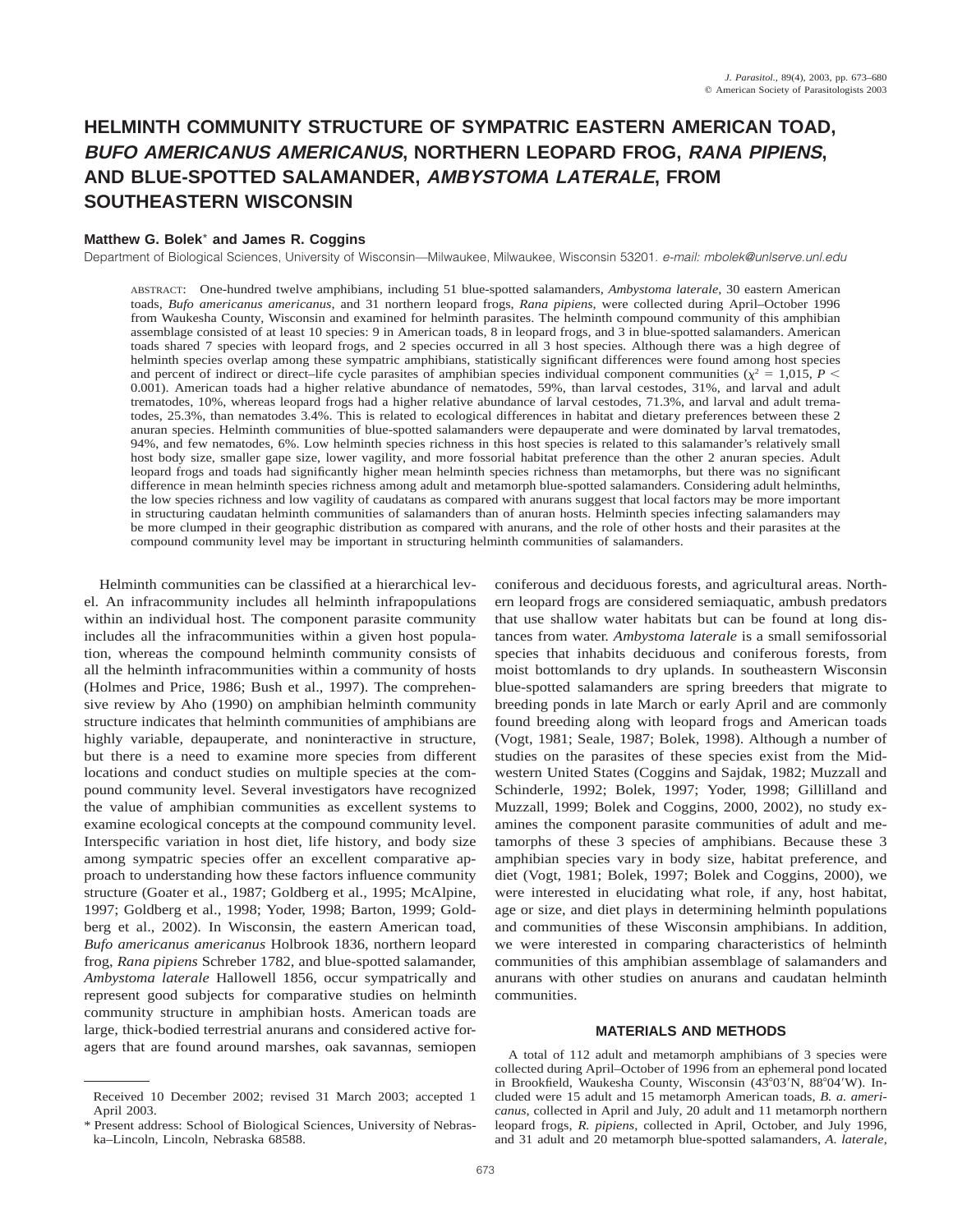collected during April, May, and August 1996. Animals were placed in plastic containers, transported to the laboratory, stored at 4 C, and killed in MS 222 (ethyl m-aminobenzoate methane sulfonic acid) within 48 hr of capture. Snout–vent length (SVL) and wet weight (WW) were recorded for each individual. Most amphibians were individually toe clipped and frozen, whereas some were necropsied fresh. At necropsy the digestive tract, limbs, body wall musculature, and internal organs were examined for helminth parasites. Each organ was placed in individual Petri dishes and examined under a stereomicroscope. The body cavity was rinsed with distilled water into a Petri dish and the contents examined. All individuals were sexed by gonad inspection during necropsy. Worms were removed, fixed in alcohol–formaldehyde–acetic acid or formalin. Trematodes and cestodes were stained with acetocarmine, dehydrated in a graded ethanol series, cleared in xylene, and mounted in Canada balsam. Certain tissues containing metacestodes and metacercaria were removed and fixed in 10% formalin, embedded in Paraplast, sectioned at 7  $\mu$ m, affixed to slides and stained with Harris' hematoxylin and eosin, and mounted in Canada balsam. Nematodes were dehydrated to 70% ethanol, cleared in glycerol, and identified as temporary mounts. Prevalence, mean intensity, and mean abundance are according to Bush et al. (1997). Mean helminth species richness is the sum of helminth species per individual amphibian, including noninfected individuals, divided by the total sample size. All values are reported as the mean  $\pm$  1 SD. Voucher specimens have been deposited in the H.W. Manter Parasitology Collection, University of Nebraska, Lincoln, Nebraska (accession numbers HWML 17644, *Haematoloechus varioplexus*; 17645, *Gorgoderina attenuata*; 17647, Echinostomatid metacercariae; 17646, *Fibricola* sp.; 17648, *Mesocestoides* sp.; 17642, *Oswaldocruzia pipiens*; 17641, *Cosmocercoides variabilis*; 17640 *Rhabdias americanus*; 17643, *Spiroxys* sp.).

The chi-square test for independence was calculated to compare differences in prevalence among different host species. Yates' adjustment for continuity was used when sample sizes were low. Because variances were heteroscedastic, the Kruskal–Wallis test and the Kolmogorov– Smirnov 2-sample test were used to compare differences in mean abundance and mean helminth species richness among different host species and host age. Student's *t*-test was used to compare differences in mean intensity and mean helminth species richness between adult and metamorph hosts. Approximate *t*-tests were calculated when variances were heteroscedastic (Sokal and Rohlf, 1981). Pearson's correlation was used to determine relationships among host SVL and WW and abundance of helminth parasites excluding larval platyhelminths. Pearson's correlation was calculated for host SVL and WW and helminth species richness per individual amphibian. Because WW gave a stronger correlation than SVL in each case, the former is the only parameter reported.

## **RESULTS**

The helminth compound community of this amphibian assemblage consisted of at least 10 species (Table I). Of these, 6 have indirect–life cycles, 3 have direct–life cycles, and the life cycle of 1 is unknown. Of the 30 toads examined, 23 (14 adult and 9 metamorph individuals, 76.7%) were infected with helminth parasites. The component community consisted of 9 helminth species: 1 larval cestode, 1 adult and 2 larval trematodes, and 5 nematodes. The overall mean helminth abundance, excluding larval platyhelminths, was  $20.7 \pm 48.95$  worms per infracommunity (range  $= 0-189$ ). The prevalence was highest for *R. americanus* and *Fibricola* sp. meso and metacercariae (40%) and lowest, 3.3%, for *H. varioplexus* (Table I). Significant differences in prevalence occurred between adult and metamorphosed toads, with metamorphosed toads being infected with only 2 species of larval trematodes (Table II). Mean helminth species richness was  $1.97 \pm 1.9$  species per toad. Multiple species infections were common with 0, 1, 2, 3, 4, 5, and 6 species occurring in 7, 9, 5, 2, 3, 2, and 2 toads, respectively. Statistically significant differences occurred in mean helminth species richness between adult  $3.2 \pm 1.86$  and metamorphs 0.73  $\pm$  0.7 ( $t_s'$  = 4.80,  $P < 0.001$ ). A positive nonsignificant correlation existed for WW and total helminth abundance, excluding larval platyhelminths ( $r = 0.31$ ,  $P > 0.05$ ). Similar results were obtained for commonly occurring helminth species *C. variabilis* ( $r = 0.23$ ,  $P > 0.05$ ), *O. pipiens* ( $r = 0.32$ ,  $P > 0.05$ ) and *R. americanus* ( $r = 0.25$ ,  $P > 0.05$ ). A positive significant relationship was found for WW and species richness ( $r = 0.50$ ,  $P < 0.01$ ).

Of the 31 northern leopard frogs examined, 20 adults and 9 metamorphs (93.5%) were infected with 1 or more species of parasite. The component community consisted of 8 helminth species, including 4 trematodes, 1 larval cestode, and 3 nematodes. Overall, mean helminth abundance, excluding larval platyhelminths, was  $2.58 \pm 4.03$  (range = 1–14) worms per frog. Prevalence ranged from a high of 64.5% for *Fibricola* sp. meso and metacercariae to a low of 3.2% for an unidentified larval nematode. Mean intensity was highest for *Mesocestoides* sp., 89.2  $\pm$  104 (Table I). Of the 8 helminth species recovered, only 2 species, both larval trematodes, occurred in metamorphs, whereas all 8 were present in adult frogs (Table II). Species richness was variable among individuals, averaging  $2.3 \pm 1.3$ species per frog. Multiple species infections were fairly common, with 0, 1, 2, 3, 4, and 6 species occurring in 2, 7, 9, 8, 4, and 1 host, respectively. Adult leopard frogs had significantly higher numbers of species per individual (2.8  $\pm$  1.2) than metamorphs  $(1.3 \pm 0.8)$  ( $t = 3.35$ ,  $P < 0.01$ ). A positive nonsignificant correlation existed between WW and total helminth abundance, excluding larval platyhelminths  $(r = 0.20, P >$ 0.05), *O. pipiens* ( $r = 0.15$ ,  $P > 0.05$ ), *G. attenuata* ( $r = 0.19$ ,  $P > 0.05$ ), and *H. varioplexus* ( $r = 0.24, P > 0.05$ ). A significant positive correlation was found between frog WW and helminth species richness ( $r = 0.48$ ,  $P < 0.01$ ).

The component community of blue-spotted salamanders consisted of 3 species. Thirty-five (68%) of 51 salamanders (18 adults and 17 metamorphs) were infected with at least 1 species of helminth. Prevalence and mean intensity were highest for echinostomatid metacercariae (47% and 24  $\pm$  17) and generally low for *Cosmocercoides* sp. and *Spiroxys* sp. (Table I). Metamorphs were infected with echinostomatid metacercariae only, whereas adults possessed all 3 helminth species. Both prevalence and mean intensity of echinostomatid metacercariae were significantly higher in metamorphs than in adults (Table II). Echinostomatid metacercariae were located throughout the ventrolateral region of the kidney tissue but were also commonly found within the lumen of Bowman's capsule. Mean helminth species richness was low for this host species, being  $0.75 \pm 0.6$ species per individual with 16 salamanders infected with 0, 33 salamanders infected with 1, and 1 salamander infected with 2 and 3 species, respectively. There was no significant difference in helminth species richness between adults,  $0.67 \pm 0.70$ , and metamorphs,  $0.85 \pm 0.36$  ( $t_s' = 1.01$ ,  $P > 0.05$ ). A significant positive correlation occurred for WW and overall helminth abundance, excluding larval platyhelminths ( $r = 0.43$ ,  $P <$ 0.01) and *Cosmocercoides* sp. ( $r = 0.35$ ,  $P < 0.01$ ), but the correlation was not significant for *Spiroxys* sp. ( $r = 0.26$ ,  $P$  > 0.05). There was also no significant correlation between WW and species richness ( $r = 0.07$ ,  $P > 0.05$ ).

The Kruskal–Wallis 1-way analysis of variance revealed significant differences in WW, host age, and species  $(H = 99.22,$  $P < 0.001$ ). The Kolmogorov–Smirnov 2-sample tests showed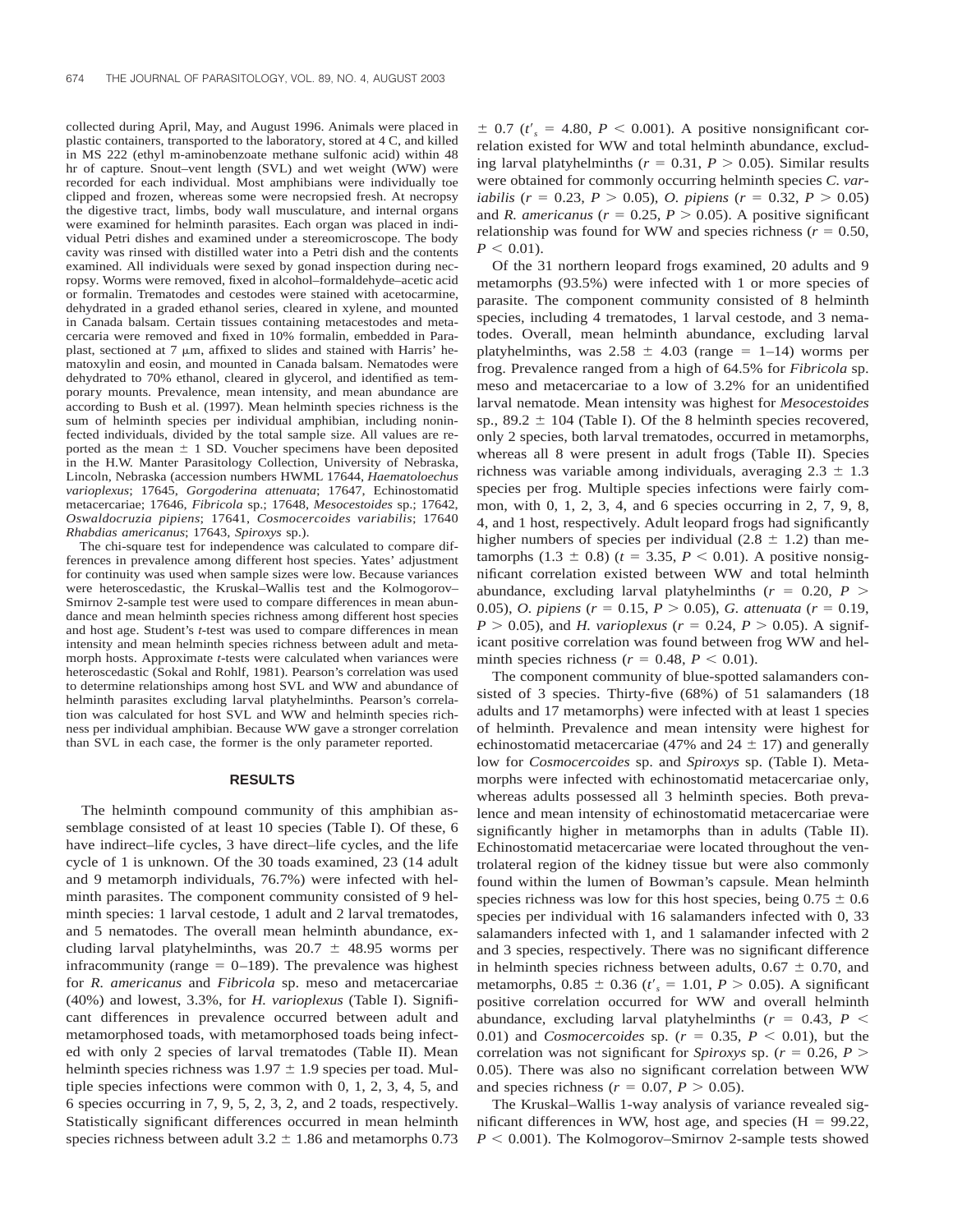|                                                                                                                                                                                            |                                        | Bufo americanus americanus (n  | $\overline{30}$<br>$\vert\vert$                    |                                              | Rana pipiens $(n =$            | 31)                                                 |                                        | Ambystoma laterale $(n =$   | $\overline{51}$  |                          |
|--------------------------------------------------------------------------------------------------------------------------------------------------------------------------------------------|----------------------------------------|--------------------------------|----------------------------------------------------|----------------------------------------------|--------------------------------|-----------------------------------------------------|----------------------------------------|-----------------------------|------------------|--------------------------|
| Species                                                                                                                                                                                    | Pr (%)+                                | $M = SD$<br>(Range)            | $\overline{\text{SD}}$<br>$\ddagger$<br>$M\Lambda$ | $Pr(96)$ †                                   | $M = SD$<br>(Range)            | <b>G</b><br>$+1$<br>MA                              | Pr (%)†                                | $M \pm SD$<br>(Range)       | SD<br>$+1$<br>MA | Location                 |
| Trematoda                                                                                                                                                                                  |                                        |                                |                                                    |                                              |                                |                                                     |                                        |                             |                  |                          |
| Haematoloechus<br>varioplexust                                                                                                                                                             | 1(3.3)                                 | 1(1)                           | $0.03 \pm 0.18$                                    | 5(16.1)                                      | $2.2 \pm 1$<br>$(1-4)$         | $0.4 \pm 0.9$                                       | $\begin{matrix} 0 \\ 0 \end{matrix}$   |                             |                  | $\overline{\phantom{0}}$ |
| Gorgoderina attenuata <sup>†</sup>                                                                                                                                                         | 0(0)                                   |                                |                                                    | 5(16.1)                                      | $2.8 \pm 2.4$<br>$(1 - 7)$     | 1.4<br>$+1$<br>$\ddot{0}.\ddot{5}$                  | 0(0)                                   |                             |                  | <b>S</b>                 |
| Echinostomatid                                                                                                                                                                             | 9(30)                                  | $7 \pm 3.6$<br>$(3 - 13)$      | 3.8<br>$+1$<br>$\frac{1}{2}$                       | 13(41.9)                                     | $13 \pm 10.5$<br>$(6 - 39)$    | 9.3<br>$+1$<br>5.4                                  | 24 (47)                                | $24 \pm 17$<br>$(8 - 68)$   | ± 17<br>$\equiv$ | K, BC                    |
| metacercariae#§<br>Fibricola sp.‡§                                                                                                                                                         | 12(40)                                 | $3.4 \pm 1.8$<br>$(1 - 7)$     | 2.0<br>$\frac{+1}{1}$                              | 20(64.5)                                     | $10.9 \pm 7.8$<br>$(1 - 35)$   | $\overline{8.1}$<br>$\frac{1}{2}$<br>$\overline{a}$ | 0(0)                                   |                             |                  | LM, BC                   |
| Cestoda                                                                                                                                                                                    |                                        |                                |                                                    |                                              |                                |                                                     |                                        |                             |                  |                          |
| Mesocestoides sp.‡§                                                                                                                                                                        | 5(16.7)                                | $66 \pm 22.6$<br>$(39 - 93)$   | $- 26.4$<br>$\equiv$                               | 13(41.9)                                     | $89.2 \pm 104$<br>$(12 - 378)$ | $37.4 \pm 79.6$                                     | 0(0)                                   |                             |                  | LM, BC                   |
| Nematoda                                                                                                                                                                                   |                                        |                                |                                                    |                                              |                                |                                                     |                                        |                             |                  |                          |
| Oswaldocruzia pipiens                                                                                                                                                                      | 8 (26.7)                               | $24.1 \pm 18.2$<br>$(6 - 56)$  | $±$ 14.1<br>6.4                                    | 11(35.5)                                     | $(1 - 14)$<br>$3.6 \pm 4$      | 2.9<br>$+1$<br>$1.\overline{3}$                     | 0(0)                                   |                             |                  | 51                       |
| Cosmocercoides variabilis                                                                                                                                                                  | 8(26.7)                                | $5.8 \pm 4.8$<br>$(1 - 15)$    | 3.5<br>$+1$<br>1.5                                 | $\begin{pmatrix} 0 \\ 0 \end{pmatrix}$       |                                |                                                     | $\begin{pmatrix} 0 \\ 0 \end{pmatrix}$ |                             |                  | L, BC, LI                |
| Cosmocercoides sp.                                                                                                                                                                         | $\begin{pmatrix} 0 \\ 0 \end{pmatrix}$ |                                |                                                    | $\begin{matrix} 0 & 0 \\ 0 & 0 \end{matrix}$ |                                |                                                     | 10 (19.60)                             | $2.5 \pm 2.12$<br>$(1 - 7)$ | $0.49 \pm 1.35$  | L, LI                    |
| Rhabdias americanus                                                                                                                                                                        | 12(40)                                 | $31.7 \pm 55.7$<br>$(1 - 189)$ | $12.7 \pm 37.7$                                    | $\begin{matrix} 0 & 0 \\ 0 & 0 \end{matrix}$ |                                |                                                     | 0(0)                                   |                             |                  | L, BC                    |
| Spiroxys sp.‡                                                                                                                                                                              | 3(10)                                  | $3 \pm 2$<br>$(1 - 5)$         | $0.3 \pm 1.1$                                      | 3(9.7)                                       | $2.3 \pm 0.6$<br>$(2-3)$       | $0.2 \pm 0.7$                                       | 4(7.8)                                 | $2.5 = 2.3$<br>$(1 - 6)$    | $0.2 \pm 0.9$    | $\overline{S}$           |
| Unidentified juvenile<br>nematode <sup>+</sup>                                                                                                                                             | 2(6.7)                                 | $1 \pm 0$ (1)                  | $0.06 \pm 0.3$                                     | 1(3.2)                                       | 9(9)                           | $0.3 \pm 1.6$                                       | 0(0)                                   |                             |                  | $\overline{\mathbf{H}}$  |
| * BC = body cavity; K = kidneys; L = lungs; L1 = large intestine; LM = leg muscles; MA = mean abundance; M = mean intensity; Pr% = prevalence; SI = small intestine; UB = urinary bladder. |                                        |                                |                                                    |                                              |                                |                                                     |                                        |                             |                  |                          |

| j<br>i<br>j                                                                 |                      |
|-----------------------------------------------------------------------------|----------------------|
| ţ<br>l                                                                      |                      |
| $\sim$                                                                      |                      |
| i<br>j                                                                      |                      |
| ֕                                                                           |                      |
| ċ                                                                           |                      |
|                                                                             |                      |
| ים ביו<br>י<br>DIUG-3                                                       |                      |
| l<br>ç<br>$\overline{a}$                                                    |                      |
|                                                                             |                      |
| $\sim$ 0.000 $\sim$ 0.000 $\sim$ 0.000 $\sim$                               |                      |
|                                                                             |                      |
|                                                                             |                      |
| į                                                                           |                      |
| ì<br>I                                                                      |                      |
| Jes.<br>こうしゅう しゅくしょ                                                         |                      |
| i                                                                           |                      |
| ì                                                                           |                      |
| ١                                                                           |                      |
|                                                                             |                      |
|                                                                             |                      |
| .<br>י<br>i                                                                 |                      |
| こうしょう こうしょうしょう こうこくしゃ                                                       |                      |
| ,,,,,,,,,,,,,,,                                                             |                      |
|                                                                             |                      |
|                                                                             |                      |
|                                                                             |                      |
| CONTRACTOR CARACTERY                                                        |                      |
|                                                                             |                      |
| ì                                                                           |                      |
| $B$ <sub>11</sub> $+$ $\alpha$ $\alpha$ $\alpha$ $\alpha$ $\alpha$ $\alpha$ |                      |
| I                                                                           |                      |
| Ï                                                                           |                      |
| ICOH TOOL<br>j                                                              |                      |
|                                                                             |                      |
|                                                                             |                      |
|                                                                             |                      |
| mom esctern Ameri<br>ı                                                      |                      |
|                                                                             |                      |
| $\frac{1}{2}$                                                               |                      |
| í                                                                           |                      |
| $\frac{1}{2}$                                                               |                      |
|                                                                             |                      |
|                                                                             |                      |
|                                                                             |                      |
|                                                                             |                      |
|                                                                             |                      |
|                                                                             | Ì                    |
|                                                                             | -<br>-<br>-          |
|                                                                             |                      |
|                                                                             | ļ<br>Ï               |
|                                                                             | $\ddot{\phantom{a}}$ |
|                                                                             |                      |
|                                                                             |                      |
|                                                                             |                      |
|                                                                             |                      |
|                                                                             |                      |
|                                                                             |                      |
|                                                                             |                      |
|                                                                             |                      |
| <br> <br> <br>                                                              |                      |
|                                                                             |                      |

† Number (%) infected. \*  $BC = body cavity; K = kidn$ <br>
† Number (%) infected.<br>
‡ Indirect–life cycle parasite.<br>
§ Underestimate.<br>
© Direct–life cycle parasite.

‡ Indirect–life cycle parasite.

§ Underestimate.

Direct–life cycle parasite.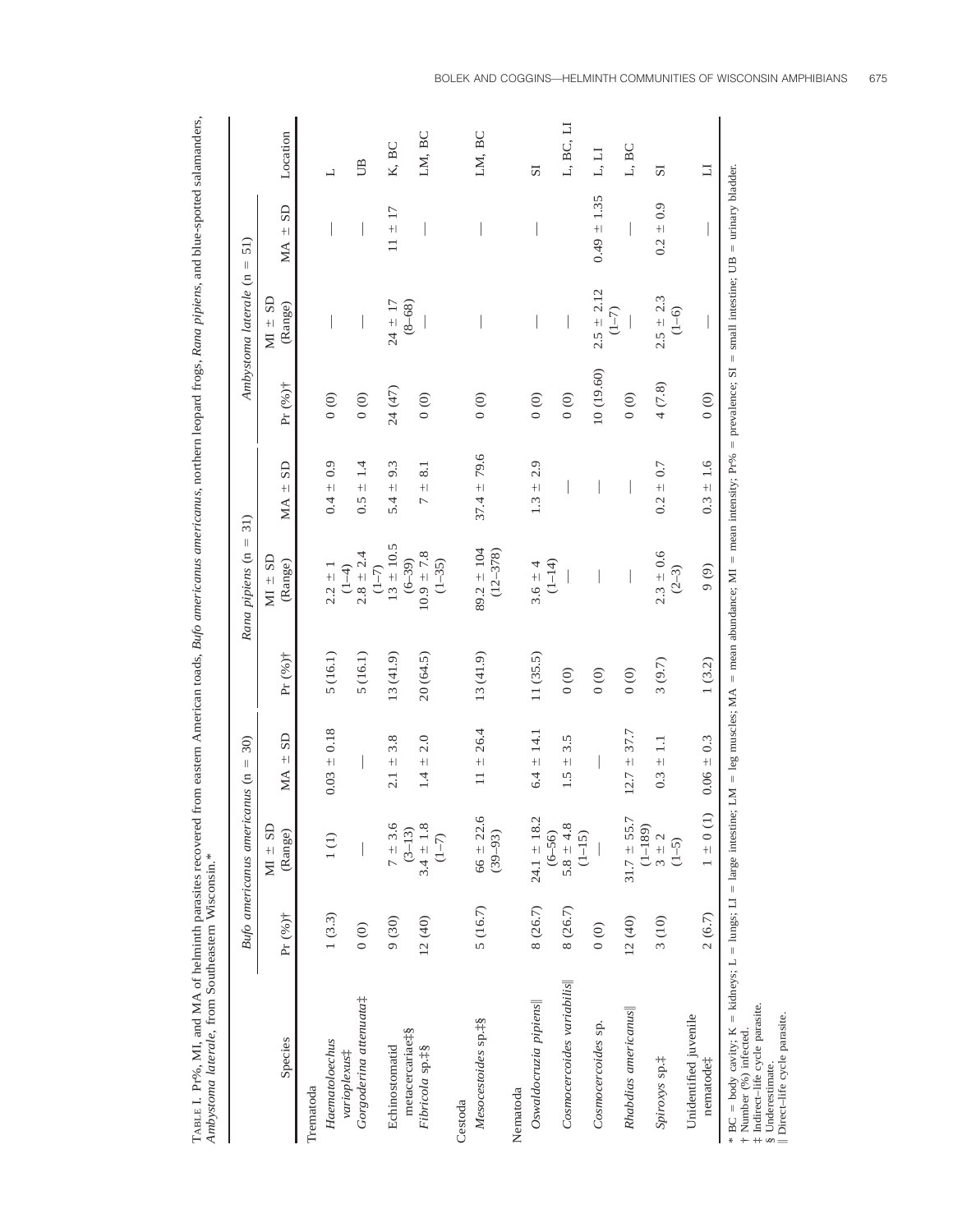| $(n = 20)$<br>0(0/20)<br>0(0/20)<br>0(0/20)<br>(0.20)<br>(0.20)<br>(0.20)<br>0(0/20)<br>(0/20)<br>(0/20)<br>$22.6(7/31)$ ‡<br>32.3 (10/31)<br>$12.6 \pm 2.6$ §<br>12.9(4/31)<br>$2.5 = 2.4$<br>$2.5 \pm 2.1$<br>$(n = 31)$<br>0(0/31)<br>0(0/31)<br>0(0/31)<br>0(0/31)<br>(0.6031)<br>(0.6031)<br>0(0/31)<br>0(0/31)<br>Adult<br>$17.6 \pm 14.6$<br>81.8 (9/11)<br>$13 \pm 10.3$<br>54.5 (6/11)<br>Metamorph<br>0(0/11)<br>0(0/11)<br>0(0/11)<br>0(0/11)<br>0(0/11)<br>(0.11)<br>0(0/11)<br>(0(11)<br>0(0/11)<br>$(n = 11)$<br>55 (11/20)<br>65 (13/20)<br>$89 \pm 104$<br>55 (11/20)<br>$10 = 5.6$<br>$2.2 \pm 1$<br>$2.5 (5/20)$<br>$2.8 \pm 2.4$<br>$2.3 = 0.6$<br>$9.3 \pm 1.7$<br>35 (7/20)<br>25 (5/20)<br>0(0/20)<br>(0.20)<br>15 (3/20)<br>5 (1/20)<br>$(n = 20)$<br>(0/20)<br>$3.6 \pm 4$<br>Adult<br>$\circ$<br>33.3 (5/15)<br>Metamorph<br>$5.5 \pm 3.6$<br>(0.15)<br>0(0/15)<br>$(n = 15)$<br>40 (6/15)<br>(0.15)<br>0(0/15)<br>(0.15)<br>(0.15)<br>(0.15)<br>(0.15)<br>0(0/15)<br>$4 + 2$<br>$66 \pm 22.6$<br>$31.7 \pm 55.7$<br>$24.1 \pm 18.2$<br>53.3 (8/15)<br>$10 \pm 2.6$<br>6.7 (1/15)<br>46.6 (7/15)<br>$3 \pm 2.6$<br>53.3 (8/15)<br>$5.8 \pm 4.8$<br>13.3 (2/15)<br>80 (12/15)<br>$(n = 15)$<br>20 (3/15)<br>$1 \pm 0$<br>0(0/15)<br>$3 \pm 2$<br>0(0/15)<br>20 (3/15)<br>33 (5/15)<br>Adult<br>Measure of<br>parasitism<br>$_{\rm SD}$<br><b>GS</b><br>SD<br>$_{\rm SD}$<br>$_{\rm SD}$<br>SD<br>$_{\rm SD}$<br>$_{\rm SD}$<br>$_{\rm SD}$<br>$_{\rm SD}$<br>$_{\rm SD}$<br>$\overline{M}$ $\overline{\overline{L}}$<br>$\overline{M}$ $\overline{+}$<br>$\overline{M}$ $\overline{B}$<br>$\overline{M}$ $\overline{\phantom{a}}$<br>$\overline{M}$ $\overline{\overline{L}}$<br>$+1$<br>$\overline{M}$ $\overline{\overline{L}}$<br>$\ddot{+}$<br>$\overline{M}$ $\overline{H}$<br>$+1$<br>$\pm$<br>ΣÏ<br>ΣI<br>ΣI<br>ΣI<br>Pr<br>Èr<br>$\mathbf{F}$<br>$\mathbf{P}_{\mathbf{I}}$<br>Èr<br>Èr<br>$\mathbf{F}$<br>$\rm Pr$<br>Èr<br>Èŗ<br>Èr<br>Unidentified juvenile nematode<br>Echinostomatid metacercariae <sup>+</sup><br>Haematoloechus varioplexus<br>Cosmocercoides variabilis<br>Oswaldocruzia pipiens<br>Gorgoderina attenuata<br>Rhabdias americanus<br>Cosmocercoides sp.<br>Mesocestoides sp. <sup>†</sup><br>Species<br>Fibricola sp.†<br>Spiroxys sp.<br>Trematoda<br>Nematoda<br>Cestoda |  | <b>Bufo americanus americanus</b> |  | Rana pipiens | Ambystoma laterale |                  |
|----------------------------------------------------------------------------------------------------------------------------------------------------------------------------------------------------------------------------------------------------------------------------------------------------------------------------------------------------------------------------------------------------------------------------------------------------------------------------------------------------------------------------------------------------------------------------------------------------------------------------------------------------------------------------------------------------------------------------------------------------------------------------------------------------------------------------------------------------------------------------------------------------------------------------------------------------------------------------------------------------------------------------------------------------------------------------------------------------------------------------------------------------------------------------------------------------------------------------------------------------------------------------------------------------------------------------------------------------------------------------------------------------------------------------------------------------------------------------------------------------------------------------------------------------------------------------------------------------------------------------------------------------------------------------------------------------------------------------------------------------------------------------------------------------------------------------------------------------------------------------------------------------------------------------------------------------------------------------------------------------------------------------------------------------------------------------------------------------------------------------------------------------------------------------------------------------------------------------------------------------------------------------------------------------------------------------------|--|-----------------------------------|--|--------------|--------------------|------------------|
|                                                                                                                                                                                                                                                                                                                                                                                                                                                                                                                                                                                                                                                                                                                                                                                                                                                                                                                                                                                                                                                                                                                                                                                                                                                                                                                                                                                                                                                                                                                                                                                                                                                                                                                                                                                                                                                                                                                                                                                                                                                                                                                                                                                                                                                                                                                                  |  |                                   |  |              |                    | Metamorph        |
|                                                                                                                                                                                                                                                                                                                                                                                                                                                                                                                                                                                                                                                                                                                                                                                                                                                                                                                                                                                                                                                                                                                                                                                                                                                                                                                                                                                                                                                                                                                                                                                                                                                                                                                                                                                                                                                                                                                                                                                                                                                                                                                                                                                                                                                                                                                                  |  |                                   |  |              |                    |                  |
|                                                                                                                                                                                                                                                                                                                                                                                                                                                                                                                                                                                                                                                                                                                                                                                                                                                                                                                                                                                                                                                                                                                                                                                                                                                                                                                                                                                                                                                                                                                                                                                                                                                                                                                                                                                                                                                                                                                                                                                                                                                                                                                                                                                                                                                                                                                                  |  |                                   |  |              |                    |                  |
|                                                                                                                                                                                                                                                                                                                                                                                                                                                                                                                                                                                                                                                                                                                                                                                                                                                                                                                                                                                                                                                                                                                                                                                                                                                                                                                                                                                                                                                                                                                                                                                                                                                                                                                                                                                                                                                                                                                                                                                                                                                                                                                                                                                                                                                                                                                                  |  |                                   |  |              |                    |                  |
|                                                                                                                                                                                                                                                                                                                                                                                                                                                                                                                                                                                                                                                                                                                                                                                                                                                                                                                                                                                                                                                                                                                                                                                                                                                                                                                                                                                                                                                                                                                                                                                                                                                                                                                                                                                                                                                                                                                                                                                                                                                                                                                                                                                                                                                                                                                                  |  |                                   |  |              |                    |                  |
|                                                                                                                                                                                                                                                                                                                                                                                                                                                                                                                                                                                                                                                                                                                                                                                                                                                                                                                                                                                                                                                                                                                                                                                                                                                                                                                                                                                                                                                                                                                                                                                                                                                                                                                                                                                                                                                                                                                                                                                                                                                                                                                                                                                                                                                                                                                                  |  |                                   |  |              |                    | 85 (17/20)‡      |
|                                                                                                                                                                                                                                                                                                                                                                                                                                                                                                                                                                                                                                                                                                                                                                                                                                                                                                                                                                                                                                                                                                                                                                                                                                                                                                                                                                                                                                                                                                                                                                                                                                                                                                                                                                                                                                                                                                                                                                                                                                                                                                                                                                                                                                                                                                                                  |  |                                   |  |              |                    | $28.1 \pm 18.38$ |
|                                                                                                                                                                                                                                                                                                                                                                                                                                                                                                                                                                                                                                                                                                                                                                                                                                                                                                                                                                                                                                                                                                                                                                                                                                                                                                                                                                                                                                                                                                                                                                                                                                                                                                                                                                                                                                                                                                                                                                                                                                                                                                                                                                                                                                                                                                                                  |  |                                   |  |              |                    |                  |
|                                                                                                                                                                                                                                                                                                                                                                                                                                                                                                                                                                                                                                                                                                                                                                                                                                                                                                                                                                                                                                                                                                                                                                                                                                                                                                                                                                                                                                                                                                                                                                                                                                                                                                                                                                                                                                                                                                                                                                                                                                                                                                                                                                                                                                                                                                                                  |  |                                   |  |              |                    |                  |
|                                                                                                                                                                                                                                                                                                                                                                                                                                                                                                                                                                                                                                                                                                                                                                                                                                                                                                                                                                                                                                                                                                                                                                                                                                                                                                                                                                                                                                                                                                                                                                                                                                                                                                                                                                                                                                                                                                                                                                                                                                                                                                                                                                                                                                                                                                                                  |  |                                   |  |              |                    |                  |
|                                                                                                                                                                                                                                                                                                                                                                                                                                                                                                                                                                                                                                                                                                                                                                                                                                                                                                                                                                                                                                                                                                                                                                                                                                                                                                                                                                                                                                                                                                                                                                                                                                                                                                                                                                                                                                                                                                                                                                                                                                                                                                                                                                                                                                                                                                                                  |  |                                   |  |              |                    |                  |
|                                                                                                                                                                                                                                                                                                                                                                                                                                                                                                                                                                                                                                                                                                                                                                                                                                                                                                                                                                                                                                                                                                                                                                                                                                                                                                                                                                                                                                                                                                                                                                                                                                                                                                                                                                                                                                                                                                                                                                                                                                                                                                                                                                                                                                                                                                                                  |  |                                   |  |              |                    |                  |
|                                                                                                                                                                                                                                                                                                                                                                                                                                                                                                                                                                                                                                                                                                                                                                                                                                                                                                                                                                                                                                                                                                                                                                                                                                                                                                                                                                                                                                                                                                                                                                                                                                                                                                                                                                                                                                                                                                                                                                                                                                                                                                                                                                                                                                                                                                                                  |  |                                   |  |              |                    |                  |
|                                                                                                                                                                                                                                                                                                                                                                                                                                                                                                                                                                                                                                                                                                                                                                                                                                                                                                                                                                                                                                                                                                                                                                                                                                                                                                                                                                                                                                                                                                                                                                                                                                                                                                                                                                                                                                                                                                                                                                                                                                                                                                                                                                                                                                                                                                                                  |  |                                   |  |              |                    |                  |
|                                                                                                                                                                                                                                                                                                                                                                                                                                                                                                                                                                                                                                                                                                                                                                                                                                                                                                                                                                                                                                                                                                                                                                                                                                                                                                                                                                                                                                                                                                                                                                                                                                                                                                                                                                                                                                                                                                                                                                                                                                                                                                                                                                                                                                                                                                                                  |  |                                   |  |              |                    |                  |
|                                                                                                                                                                                                                                                                                                                                                                                                                                                                                                                                                                                                                                                                                                                                                                                                                                                                                                                                                                                                                                                                                                                                                                                                                                                                                                                                                                                                                                                                                                                                                                                                                                                                                                                                                                                                                                                                                                                                                                                                                                                                                                                                                                                                                                                                                                                                  |  |                                   |  |              |                    | 0(0/20)          |
|                                                                                                                                                                                                                                                                                                                                                                                                                                                                                                                                                                                                                                                                                                                                                                                                                                                                                                                                                                                                                                                                                                                                                                                                                                                                                                                                                                                                                                                                                                                                                                                                                                                                                                                                                                                                                                                                                                                                                                                                                                                                                                                                                                                                                                                                                                                                  |  |                                   |  |              |                    |                  |
|                                                                                                                                                                                                                                                                                                                                                                                                                                                                                                                                                                                                                                                                                                                                                                                                                                                                                                                                                                                                                                                                                                                                                                                                                                                                                                                                                                                                                                                                                                                                                                                                                                                                                                                                                                                                                                                                                                                                                                                                                                                                                                                                                                                                                                                                                                                                  |  |                                   |  |              |                    |                  |
|                                                                                                                                                                                                                                                                                                                                                                                                                                                                                                                                                                                                                                                                                                                                                                                                                                                                                                                                                                                                                                                                                                                                                                                                                                                                                                                                                                                                                                                                                                                                                                                                                                                                                                                                                                                                                                                                                                                                                                                                                                                                                                                                                                                                                                                                                                                                  |  |                                   |  |              |                    |                  |
|                                                                                                                                                                                                                                                                                                                                                                                                                                                                                                                                                                                                                                                                                                                                                                                                                                                                                                                                                                                                                                                                                                                                                                                                                                                                                                                                                                                                                                                                                                                                                                                                                                                                                                                                                                                                                                                                                                                                                                                                                                                                                                                                                                                                                                                                                                                                  |  |                                   |  |              |                    |                  |
|                                                                                                                                                                                                                                                                                                                                                                                                                                                                                                                                                                                                                                                                                                                                                                                                                                                                                                                                                                                                                                                                                                                                                                                                                                                                                                                                                                                                                                                                                                                                                                                                                                                                                                                                                                                                                                                                                                                                                                                                                                                                                                                                                                                                                                                                                                                                  |  |                                   |  |              |                    |                  |
|                                                                                                                                                                                                                                                                                                                                                                                                                                                                                                                                                                                                                                                                                                                                                                                                                                                                                                                                                                                                                                                                                                                                                                                                                                                                                                                                                                                                                                                                                                                                                                                                                                                                                                                                                                                                                                                                                                                                                                                                                                                                                                                                                                                                                                                                                                                                  |  |                                   |  |              |                    |                  |
|                                                                                                                                                                                                                                                                                                                                                                                                                                                                                                                                                                                                                                                                                                                                                                                                                                                                                                                                                                                                                                                                                                                                                                                                                                                                                                                                                                                                                                                                                                                                                                                                                                                                                                                                                                                                                                                                                                                                                                                                                                                                                                                                                                                                                                                                                                                                  |  |                                   |  |              |                    |                  |
|                                                                                                                                                                                                                                                                                                                                                                                                                                                                                                                                                                                                                                                                                                                                                                                                                                                                                                                                                                                                                                                                                                                                                                                                                                                                                                                                                                                                                                                                                                                                                                                                                                                                                                                                                                                                                                                                                                                                                                                                                                                                                                                                                                                                                                                                                                                                  |  |                                   |  |              |                    |                  |
|                                                                                                                                                                                                                                                                                                                                                                                                                                                                                                                                                                                                                                                                                                                                                                                                                                                                                                                                                                                                                                                                                                                                                                                                                                                                                                                                                                                                                                                                                                                                                                                                                                                                                                                                                                                                                                                                                                                                                                                                                                                                                                                                                                                                                                                                                                                                  |  |                                   |  |              |                    |                  |

TABLE II. Pr% and MI of helminth parasites recovered from adult and metamorphosed eastern American toads, Bufo americanus americanus, northern leopard frogs, Rana pipiens, and<br>blue-spotted salamanders, Ambystoma laterale, TABLE II. Pr% and MI of helminth parasites recovered from adult and metamorphosed eastern American toads, Bufo americanus americanus, northern leopard frogs, Rana pipiens, and blue-spotted salamanders, *Ambystoma laterale*, from Southeastern Wisconsin.\*

\* Pr% = prevalence; MI = mean intensity.<br>
† Underestimate. \*  $Pr\% =$  prevalence; MI = mean intensity. † Underestimate.

 $\ddagger$  Comparison among adults and metamorphs significantly different  $\chi^2_{\text{adj}} = 16.58$ ,  $P < 0.01$ .

§ Comparison among adults and metamorphs significantly different  $t'_{\text{S}} = 3.76$ ,  $P < 0.05$ .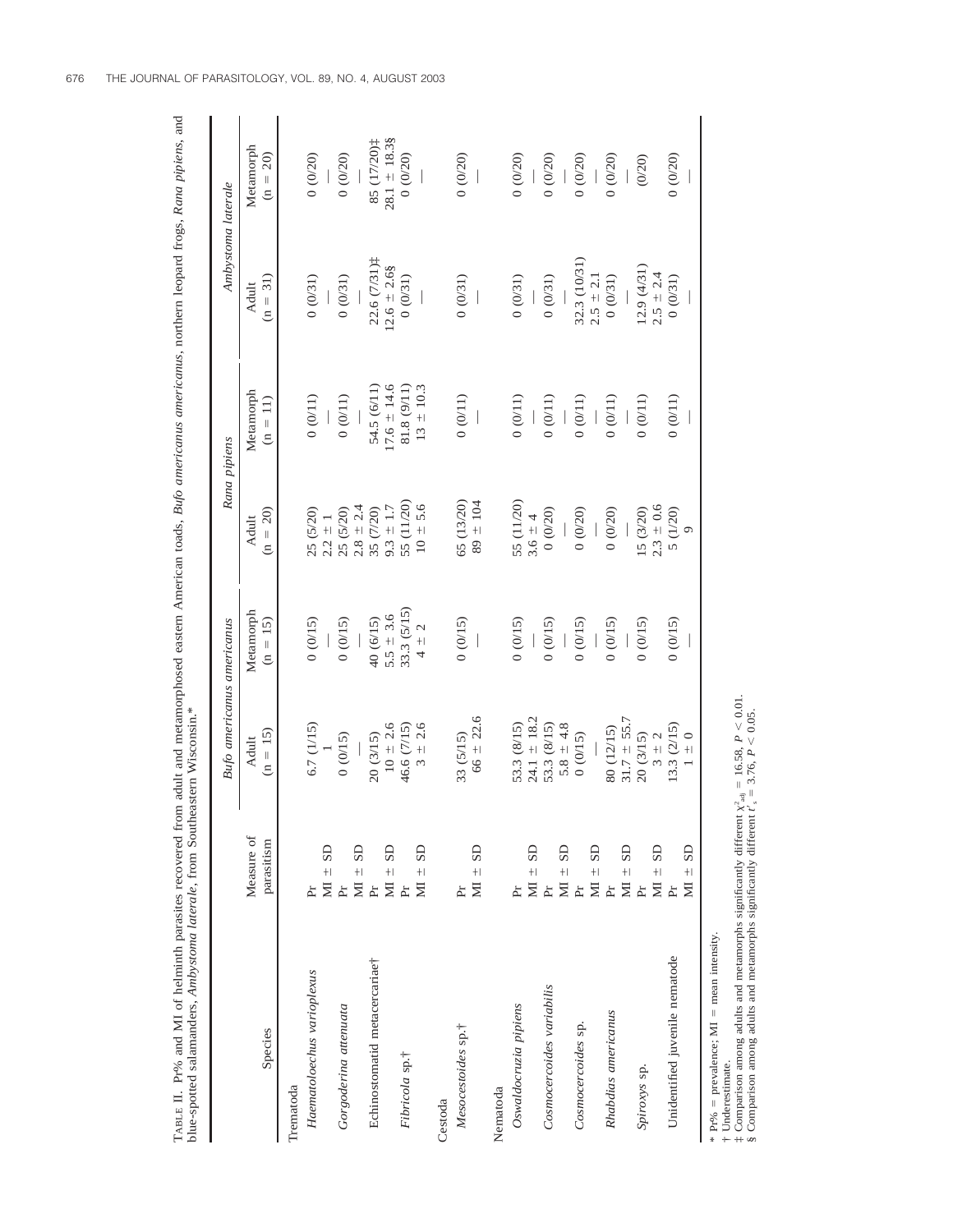

**Amphibian species** 

FIGURE 1. Mean helminth abundance, excluding larval plathyhelminths, among 3 species of adult amphibians.

that all possible host species pairs differed significantly  $(P \leq$ 0.05) in WW except for the following combinations: adult *B. a. americanus* and adult *R. pipiens*, adult *A. laterale* and metamorph *R. pipiens*, and metamorph *A. laterale* and metamorph *B. a. americanus*. Adult *B. americanus* had the greatest weight (40.93 g  $\pm$  13.00) followed by adult *R. pipiens* (30.72 g  $\pm$ 10.22), metamorph *R. pipiens* (3.95 g  $\pm$  1.24), adult *A. laterale* (3.15 g  $\pm$  1.03), metamorph *A. laterale* (0.38 g  $\pm$  0.11), and metamorph *B. a. americanus* (0.35  $\pm$  0.09).

Significant differences also existed in overall prevalence between *R. pipiens*, 93.5%, and *A. laterale*, 68 %,  $(\chi_{\text{adi}}^2 = 5.61,$  $P < 0.05$ ), whereas no significant difference existed in overall prevalence between *R. pipiens* and *B. a. americanus*, 76.7%  $(\chi_{\text{adi}}^2 = 2.22, P > 0.05)$ , or *B. a. americanus* and *A. laterale*  $(\chi^2 = 0.6, P > 0.05)$ . The Kruskal–Wallis 1-way analysis of variance revealed significant differences in overall abundance  $(H = 63.48, P < 0.001, Fig. 1)$  and species richness  $(H = 1)$ 53.75,  $P < 0.001$ , Fig. 2) among the 3 host groups and ages. The Kolmogorov–Smirnov 2-sample test revealed significant differences in helminth species richness in all possible host species pairs ( $P < 0.05$ ) except for the following combinations: metamorph *A. laterale* and adult *A. laterale*, metamorph *B. a. americanus* and metamorph *A. laterale*, adult *B. a. americanus* and adult *R. pipiens*, metamorph *B. a. americanus* and adult *A. laterale*, and metamorph *B. a. americanus* and metamorph *R. pipiens*. The Kolmogorov–Smirnov 2-sample test also revealed significant differences in overall helminth abundance, excluding larval platyhelminths for all possible host species pairs ( $P$  < 0.05) except for the following combinations: metamorph *R. pipiens* and metamorph *A. laterale*, metamorph *R. pipiens* and adult *A. laterale*, metamorph *B. a. americanus* and metamorph *R. pipiens*, metamorph *B. a. americanus* and adult *A. laterale*, and metamorph *B. a. americanus* and metamorph *A. laterale*.

American toads had a higher relative abundance of nematodes, 59%, than larval cestodes, 31%, and larval and adult trematodes, 10%, whereas northern leopard frogs component helminth communities had a higher relative abundance of larval cestodes, 71.3%, and larval and adult trematodes, 25.3%, than



#### **Amphibian species**

FIGURE 2. Mean helminth species richness among 3 species of adult and metamorph amphibians.

nematodes, 3.4%. Component helminth communities of bluespotted salamanders were dominated by larval trematodes, 94%, and few nematodes, 6%. Statistically significant differences were found for comparisons made among host species and percent of indirect or direct–life cycle parasites of individual amphibian species component communities ( $\chi^2 = 1,015, P$  $<$  0.001). Toads had a higher relative abundance of direct–life cycle nematodes, (58%), with 41.8% of the component community being indirect–life cycle parasites and 0.2% being unknown nematodes. Northern leopard frogs had a higher relative abundance of indirect–life cycle parasites, (96%), only 3% direct–life cycle parasites, and 1% unknown nematodes, whereas blue-spotted salamanders had more indirect–life cycle parasites, 95.8%, than unknown nematodes, 4.2%.

## **DISCUSSION**

A number of studies on helminth parasites of northern leopard frogs, American toads, and blue-spotted salamanders exist (see Bolek, 1997; McAlpine, 1997; Gillilland and Muzzall, 1999; Bolek and Coggins, 2000). As in previous studies, the helminth communities of Wisconsin amphibians examined in this study were depauperate and isolationist in nature. Most helminth species did not show strict host specificity and have been reported in a range of amphibians (Prudhoe and Bray, 1982; Baker, 1987). American toads shared 7 species with leopard frogs, and blue-spotted salamanders shared 2 species with toads and leopard frogs (Table I). On average, individual hosts harbored 2 or fewer parasite species. Although host specificity cannot be ruled out, host habitat appeared to be important in structuring helminth communities in these amphibians. Semiaquatic, ambush predators such as northern leopard frogs were dominated by indirect–life cycle parasites associated with an aquatic habitat, or diet, or both, whereas active foragers such as American toads were more commonly infected with direct– life cycle skin-penetrating nematodes associated with their terrestrial habitat. The role of diet in structuring helminth communities of these amphibians probably reflects habitat differences and gape size of hosts examined. Terrestrial species such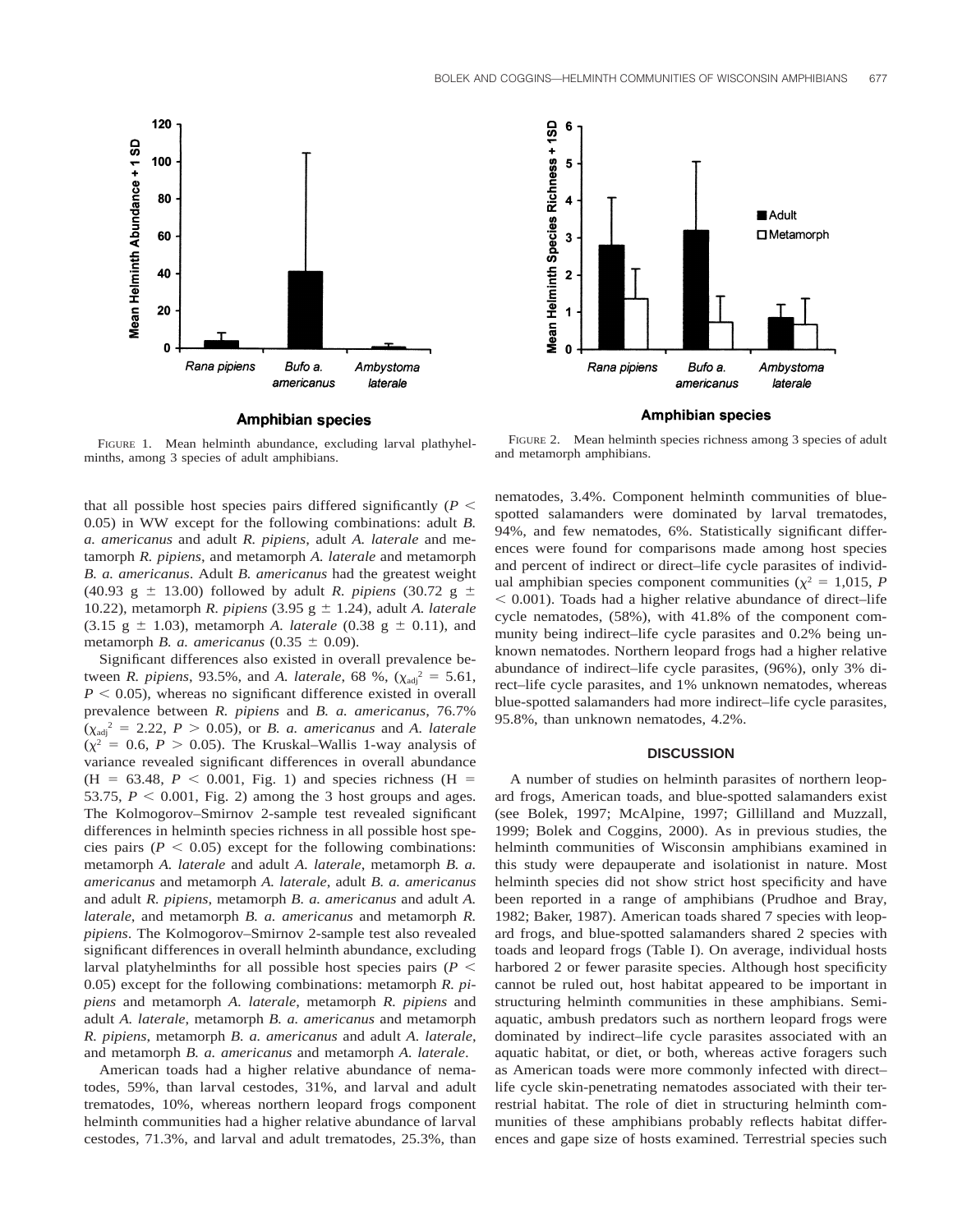as American toads may feed less often on semiaquatic arthropods, which serve as intermediate hosts for trematode species, whereas semiaquatic, ambush predators such as northern leopard frogs may be exposed to such parasites more often. *Rana pipiens* may feed on numerous aquatic and semiaquatic insects and tadpoles or frogs that serve as intermediate hosts for trematodes such as *H. varioplexus* and *G. attenuata* (Krull, 1931; Rankin, 1939). Occurring in an aquatic habitat for a substantial part of the year may also have exposed these frogs to cercariae of larval trematodes. In contrast, adult toads only enter water for a short period to breed and feed predominantly on terrestrial arthropods during the year (Vogt, 1981; Bolek and Coggins 2000). Therefore, they are less likely to be exposed to parasites with aquatic life stages such as cercariae or metacercariae in intermediate hosts. These results support previous studies by Bolek and Coggins (2000, 2001) on the helminth community structure of amphibians and the role of habitat and diet of these hosts. They indicated that terrestrial anurans such as American toads were dominated by direct–life cycle skin-penetrating nematodes and semiaquatic green frogs, *Rana clamitans melanota*, were dominated by indirect–life cycle parasites that were acquired in an aquatic habitat, or through their diet, or both. Although we have no data to indicate which of the hosts sampled at our study site is the most abundant, results from this study suggest that at the compound community level adult and larval trematodes and larval cestodes cycle predominantly through semiaquatic ambush predators such as leopard frogs, whereas terrestrial toads acquire infection of these generalist helminths by similarities in diet and habitat preference.

Parasite component and infracommunities of blue-spotted salamanders were lower than for the anuran hosts examined in this study, with only 2 salamanders having concurrent infections of 2 or 3 helminth species. These differences may be attributed to anurans being bigger and exhibiting higher vagility than caudatans. Adult blue-spotted salamanders had significantly lower mean abundance and species richness than adult anurans. As stated by Muzzall (1991a), ''Frogs may occupy a number of habitats and feed on a wider variety of aerial, terrestrial and aquatic invertebrates than salamanders, contributing to a more diverse helminth fauna.'' This species differs in its biology from toads and leopard frogs. *Ambystoma laterale* is much smaller, more fossorial in habitat, has a smaller gape size and lower vagility, and, therefore, may not feed on aerial and semiaquatic insects that serve as hosts for digenetic trematodes as commonly as the other amphibians examined (Vogt, 1981). Bolek (1997) examined blue-spotted salamanders for helminth parasites and stomach content data and found that this species predominantly feeds on terrestrial and fossorial invertebrates. Therefore, the low species richness observed in this host may correspond to a smaller gape size and lower vagility. Also, because of their semifossorial habitat salamanders may not come into contact with skin-penetrating nematodes as commonly as the anuran hosts examined in this study.

Another reason for the low helminth species richness observed in blue-spotted salamanders may be that none of the helminths recovered in this study was specific to salamanders. The component community was composed of generalists that infected other anurans, or gastropods hosts, or both. Of the 3 helminth species recovered, only 1 adult nematode, *Cosmocercoides* sp., infected blue-spotted salamanders. A single juvenile

*Cosmocercoides* sp. was located in the lungs of a single salamander and may represent *C. variabilis*, predominantly a parasite of toads and tree frogs (Vanderburgh and Anderson, 1987) and may be acquired by these salamanders from toad populations at this location. Blue-spotted salamanders commonly feed on terrestrial molluscs in Wisconsin and, therefore, the possibility also exists that *Cosmocercoides dukae*, a parasite of terrestrial molluscs that survives in amphibians that feed on molluscs, may also be present (Vanderburgh and Anderson, 1987; Bolek, 1997). Of the 25 *Cosmocercoides* sp. nematodes recovered, 9 were adults, with 3 males and 6 females; none was gravid.

Unfortunately, few studies have examined helminth community structure of salamanders and anurans from the same location. Yoder (1998) examined 3 species of anurans (*B. a. americanus*, *Pseudacris crucifer*, and *Rana sylvatica*) and 3 species of caudate amphibians (*A. laterale*, *Ambystoma tigrinum*, and *Notophthalmus viridescens*) from southeastern Wisconsin. He indicated that all 3 anurans were parasitized by nematodes belonging to the same 3 genera (*Cosmocercoides*, *Oswaldocruzia*, and *Rhabdias*) and served as intermediate hosts to the same group of larval platyhelminths (*Fibricola texensis*, *Mesocestoides* sp., and unidentified metacercariae). More importantly, in his study caudate amphibian component communities were species-poor compared with the anuran hosts he examined. All 3 caudatans were parasitized by *Cosmocercoides* sp., whereas *A. laterale* and *A. tigrinum* were infected with *Phyllodistomum americanum*, a trematode specific to *Ambystoma* salamanders (Tiekotter and Coggins, 1982). In another study, Muzzall (1991b) examined helminth infracommunities of eastern newts, *N. viridescens*, from Turkey Marsh, Michigan, a location from which Muzzall (1991a) also examined bullfrogs, *R. catesbeiana*, and green frogs for helminth infracommunities 2 yr ago. His data indicate that the only gravid helminths (*Bothriocephalus rarus* and *Telorchis corti*) infecting newts at this location were specific to salamanders or snakes and turtles but not anurans, whereas other helminth species (*Halipegus* sp. *Megalodiscus temperatus*, *Falcaustra catesbeianae*), which reached maturity and infected frogs from this location 2 yr ago, had a very low prevalence (1%) and intensity (1) and were not gravid in newts. Results from Muzzall's (1991a, 1991b) work and our study suggest that anuran helminths may not colonize and reach maturity in caudatans commonly. This may contribute to the depauperate helminth communities observed in salamanders in this study.

Size of hosts also appeared to be important in structuring helminth communities in anurans, with abundance and species richness being higher in adult than in metamorph frogs and toads. Adult leopard frogs and adult American toads were similar in size and had similar species richness, whereas metamorph leopard frogs and metamorph toads had less diverse communities dominated by larval trematodes. This indicates that larval trematodes were the first members of the helminth community to become established in this amphibian assemblage. The 2 adult anuran species showed no difference in overall prevalence and mean species richness, whereas adult toads had significantly higher helminth mean abundance. The differences in abundance observed in toads and leopard frogs may be caused by the presence of *R. americanus*, the most abundant direct–life cycle nematode recovered, which was restricted to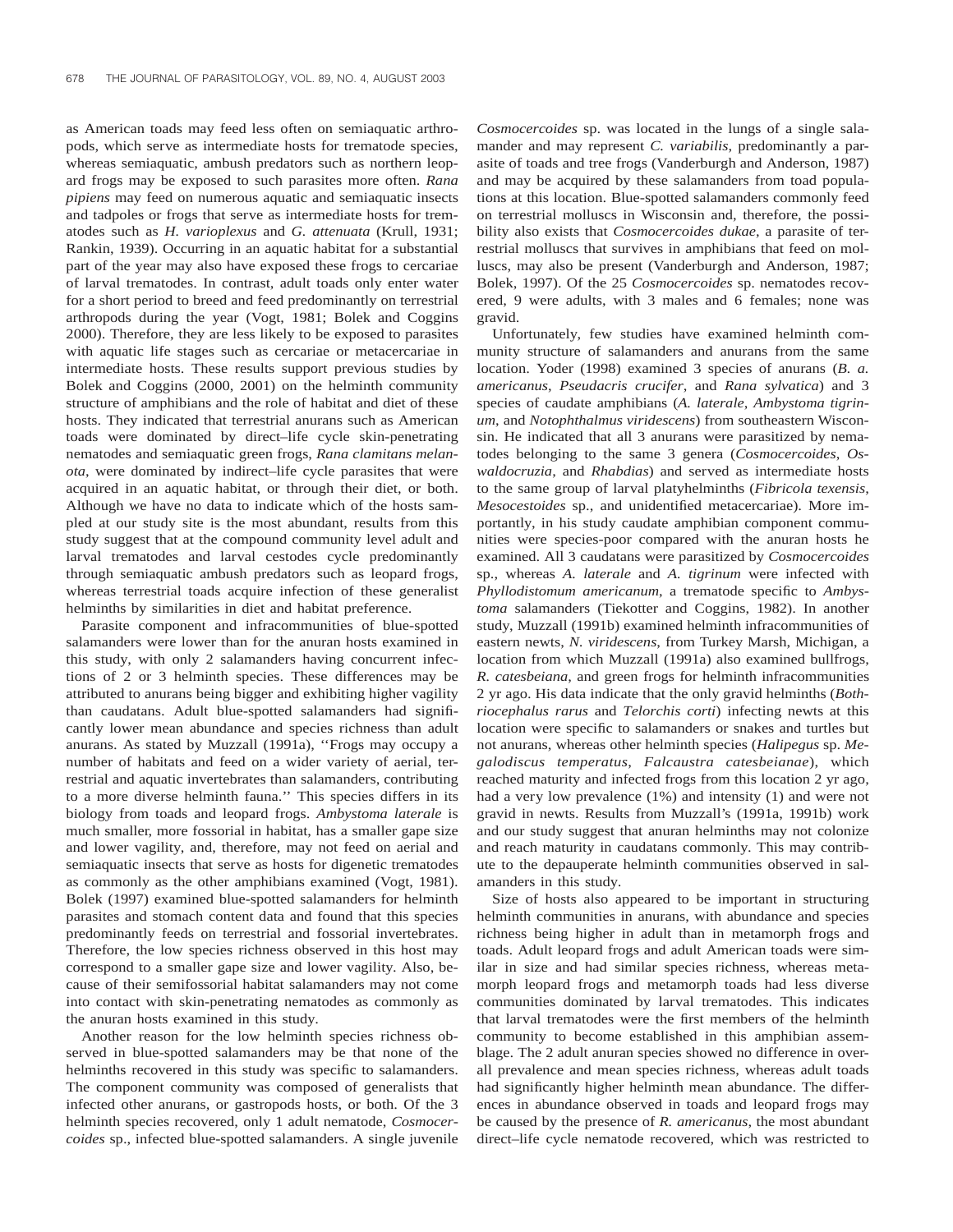toads (Baker, 1987). Adult anurans had a bigger gape size, larger surface area, and longer time to acquire helminth communities than metamorph individuals. Because larval platyhelminths could not be counted accurately and may be acquired throughout the tadpole and postmetamorph stages of the amphibians examined, they were excluded from abundance analysis.

Unlike toads and leopard frogs, metamorph and adult salamanders had similar species richness. This was because of metamorphs being heavily infected with echinostomatid metacercariae and adults harboring 3 species with low prevalence and mean intensity. It is unclear why adult salamanders had a lower prevalence and mean intensity of echinostomatid metacercariae compared with metamorphs. Martin and Conn (1990) studied the pathogenicity and cyst structure of echinostomatid metacercariae infecting the kidneys of green frogs and northern leopard frogs. As in our study, they found metacercariae cysts occurring in the ventrolateral renal cortex of the kidneys of frogs, with some metacercariae being confined to the lumen of the Bowman's capsules. They indicated that some metacercariae in frogs were dark brown and contained worms that were in various stages of decomposition. These results indicate that at least in frogs some infections by larval forms may be lost over time, and this may be an explanation of why adult blue-spotted salamanders had a lower prevalence and mean intensity of echinostomatid metacercariae than metamorph individuals. More importantly, our data indicate that, unlike adult anurans, older salamanders did not have richer helminth communities than metamorphs.

The low host specificity, helminth species richness, and low vagility of caudatans as compared with anurans suggest that local factors are important in structuring caudatan helminth communities of salamanders. This suggests that individual helminth species infecting salamanders may be more clumped in their geographic distribution as compared with anurans, and the role of other hosts may be important in structuring helminth communities of these hosts. When considering adult helminths that mature in amphibians, studies on blue-spotted salamanders from 4 locations in Wisconsin by Coggins and Sajdak (1982), Bolek (1997), Yoder (1998), this study and 2 locations from Michigan by Muzzall and Schinderle (1992) indicate that no adult helminth was recovered (*Cosmocercoides* sp., *C. dukae, P. americanum, Rhabdias ranae, Batracholandros magnavulvaris*, and *Brachycoelium salamandrae*) from infected salamanders at all these locations. More importantly, these were generalists that infected terrestrial snails, anurans, or other caudatans at these locations. Studies on helminth communities of American toads collected from 4 sites in Wisconsin by Coggins and Sajdak (1982), Yoder (1998), Bolek and Coggins (2000), and this study indicate that these hosts were dominated by direct–life cycle skin-penetrating nematodes common to bufonids (*R. americanus, C. variabilis*, and *O. pipiens*) at each site (Baker, 1987). Studies on green frogs collected from 3 sites in Wisconsin by Williams and Taft (1980), Bolek and Coggins (2001), and Yoder et al. (2001) and from 7 sites in Michigan by Muzzall (1991a) and Muzzall et al. (2001) were infected with 3 trematode species common to Ranid frogs at each site (*H. varioplexus, Halipegus eccentricus*, and *Glypthelmins quieta*) and 1 out of 2 sites from Canada by McAlpine (1997). Other studies on adult northern leopard frogs collected from 2 sites in Wis-

consin by Williams and Taft (1980), this study, and 3 sites in Canada by McAlpine (1997) indicate that these frogs were also commonly infected with *Haematoloechus* spp., *Gorgoderina* spp., and *O. pipiens*, suggesting that helminth communities of anurans may be a lot more predictable than caudatans. We believe that because of their higher vagility, anuran populations may have a shorter distance to potential sources of infection and, therefore, their parasite populations may mix more often than caudatans. Results from our study and other studies on salamander helminthes suggest that salamander helminth communities may be dominated by generalists and their distribution correlated with ecological factors and overlapping habitats of other caudatan, anuran, and gastropod hosts and their parasites (Muzzall, 1991b; Bolek, 1997; Bolek and Coggins, 1998; Yoder, 1998; Mata-López et al., 2002).

#### **ACKNOWLEDGMENTS**

We thank Melissa Ewert and Luke Bolek for help in collecting frogs, toads, and salamanders. We also thank Augustin Jimenez Ruiz, Harold W. Manter Laboratory, University of Nebraska–Lincoln and an anonymous reviewer for improvements on an earlier draft of the manuscript.

## **LITERATURE CITED**

- AHO, J. M. 1990. Helminth communities of amphibians and reptiles: Comparative approaches to understanding patterns and processes. *In* Parasite communities: Patterns and processes, G. Esch, A. Bush, and J. Aho (eds.). Chapman and Hall, New York, p. 157–196.
- BAKER, M. R. 1987. Synopsis of the nematoda parasitic in amphibians and reptiles. Occasional Papers in Biology. Memorial University of Newfoundland, St. John's Newfoundland, Canada. 325 p.
- BARTON D. P. 1999. Ecology of helminth communities in tropical Australian amphibians. International Journal for Parasitology **29:** 921– 926.
- BOLEK, M. G. 1997. Seasonal occurrence of *Cosmocercoides dukae* and prey analysis in the blue-spotted salamander, *Ambystoma laterale*, in southeastern Wisconsin. Journal of the Helminthological Society of Washington **64:** 292–295.
- 1998. Ambystoma laterale. Courtship and egg laying behavior. Herpetological Review **28:** 162.
- ———, AND J. R. COGGINS. 1998. Helminth parasites of the spotted salamander *Ambystoma maculatum* and red-backed salamander *Plethodon c. cinereus* from Northwestern Wisconsin. Journal of the Helminthological Society of Washington **65:** 98–102.
- ———, AND ———. 2000. Seasonal occurrence and community structure of helminth parasites from the eastern American toad, *Bufo americanus americanus*, from southeastern Wisconsin, U.S.A. Comparative Parasitology **67:** 202–209.
- 2001. Seasonal occurrence and community structure of helminth parasites in green frogs, *Rana clamintans melanota*, from southeastern Wisconsin, U.S.A. Comparative Parasitology **68:** 164–172.
- -, AND ————————. 2002. Observations on myiasis by the calliphorid, *Bufolucilia silvarum*, in the eastern American toad (*Bufo americanus americanus*) from southeastern Wisconsin. Journal of Wildlife Diseases **38:** 598–603.
- BUSH, A. O., K. D. LAFFERTY, J. M. LOTZ, AND A. W. SHOSTAK. 1997. Parasitology meets ecology on its own terms: Margolis et al. revisited. Journal of Parasitology **83:** 575–583.
- COGGINS, J. R., AND R. A. SAJDAK. 1982. A survey of helminth parasites in the salamanders and certain anurans from Wisconsin. Proceedings of the Helminthological Society of Washington **49:** 99–102.
- GILLILLAND, M. G., III, AND P. M. MUZZALL. 1999. Helminths infecting froglets of the northern leopard frog (*Rana pipiens*) from Foggy Bottom Marsh, Michigan. Journal of the Helminthological Society of Washington **66:** 73–77.
- GOATER, T. M., G. W. ESCH, AND A. O. BUSH. 1987. Helminth parasites of sympatric salamanders: Ecological concepts at the infracom-